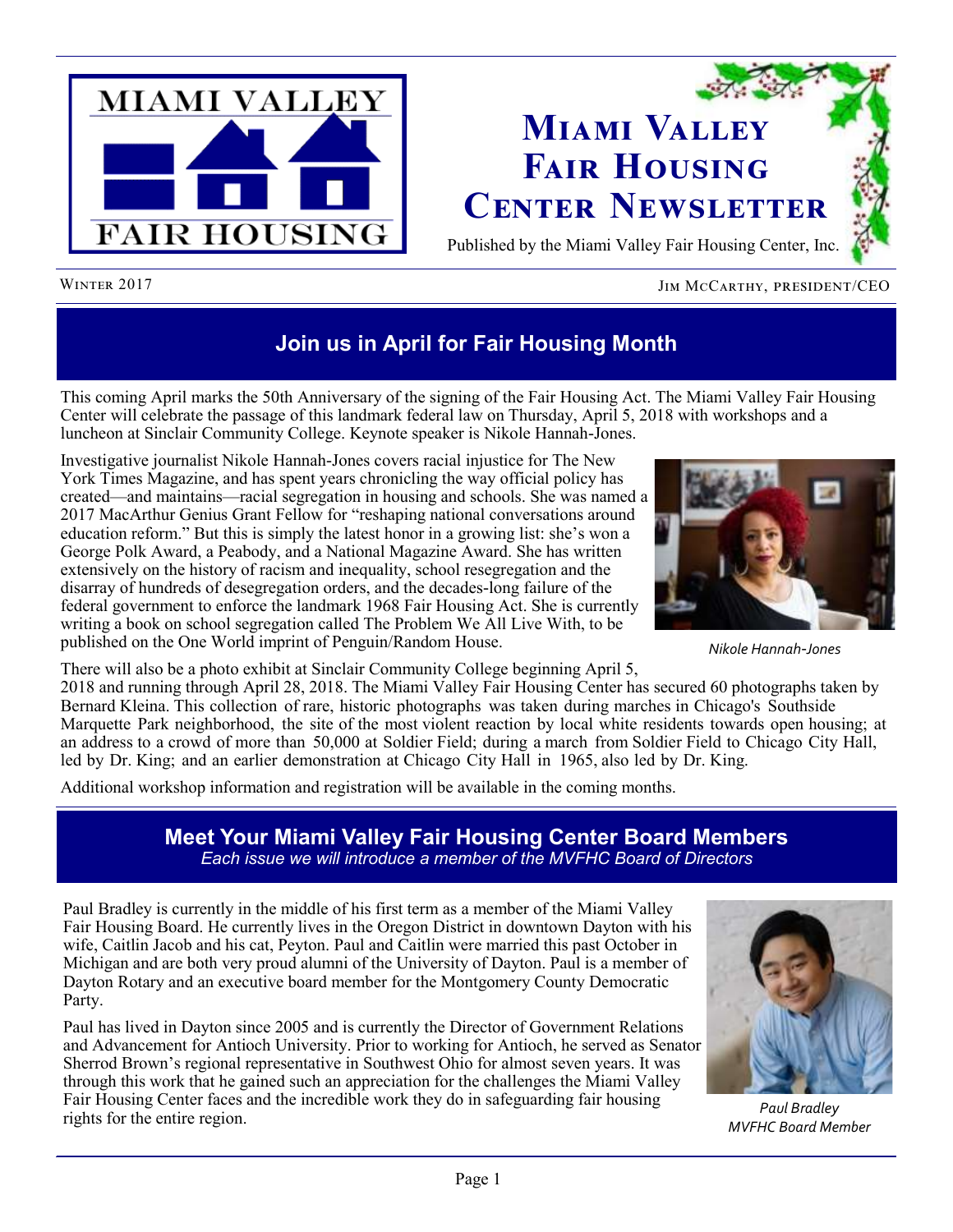## **Fair Housing Updates**

## **Requirements for New Buildings**

In buildings that are ready for first occupancy after March 13, 1991 and have an elevator and four or more units:

- Public and common areas must be accessible to persons with disabilities
- Doors and hallways must be wide enough for wheelchairs
- All units must have:
	- $\checkmark$  An accessible route into and through the unit
	- $\checkmark$  Accessible light switches, electrical outlets, thermostats and other environmental controls
	- $\checkmark$  Reinforced bathroom walls to allow later installation of grab bars and
	- $\checkmark$  Kitchens and bathrooms that can be used by people in wheelchairs

If a building with four or more units has no elevator and will be ready for first occupancy after March 13, 1991, these standards apply to ground floor units.

These requirements for new buildings do not replace any more stringent standards in State or local law.



## **Housing Opportunities for Families**

Unless a building or community qualifies as housing for older persons, it may not discriminate based on familial status. That is, it may not discriminate against families in which one or more children under 18 live with:

- A parent
- A person who has legal custody of the child or children or
- The designee of the parent or legal custodian, with the parent or custodian's written permission

Familial status protection also applies to pregnant women and anyone securing legal custody of a child under 18.

Exemption: Housing for older persons is exempt from the prohibition against familial status discrimination if:

- The HUD Secretary has determined that it is specifically designed for and occupied by elderly persons under a Federal, State or local government program or
- It is occupied solely by persons who are 62 or older or
- It houses at least one person who is 55 or older in at least 80 percent of the occupied units, and adheres to a policy that demonstrates an intent to house persons who are 55 or older

A transition period permits residents on or before September 13, 1988 to continue living in the housing, regardless of their age, without interfering with the exemption.

*The information in these articles was collected by John Zimmerman, Vice-President of the Miami Valley Fair Housing Center from resources from the Department of Housing and Urban Development (HUD). To view more information go to <https://portal.hud.gov> and use these search words: "Fair Housing-It's Your Right*"